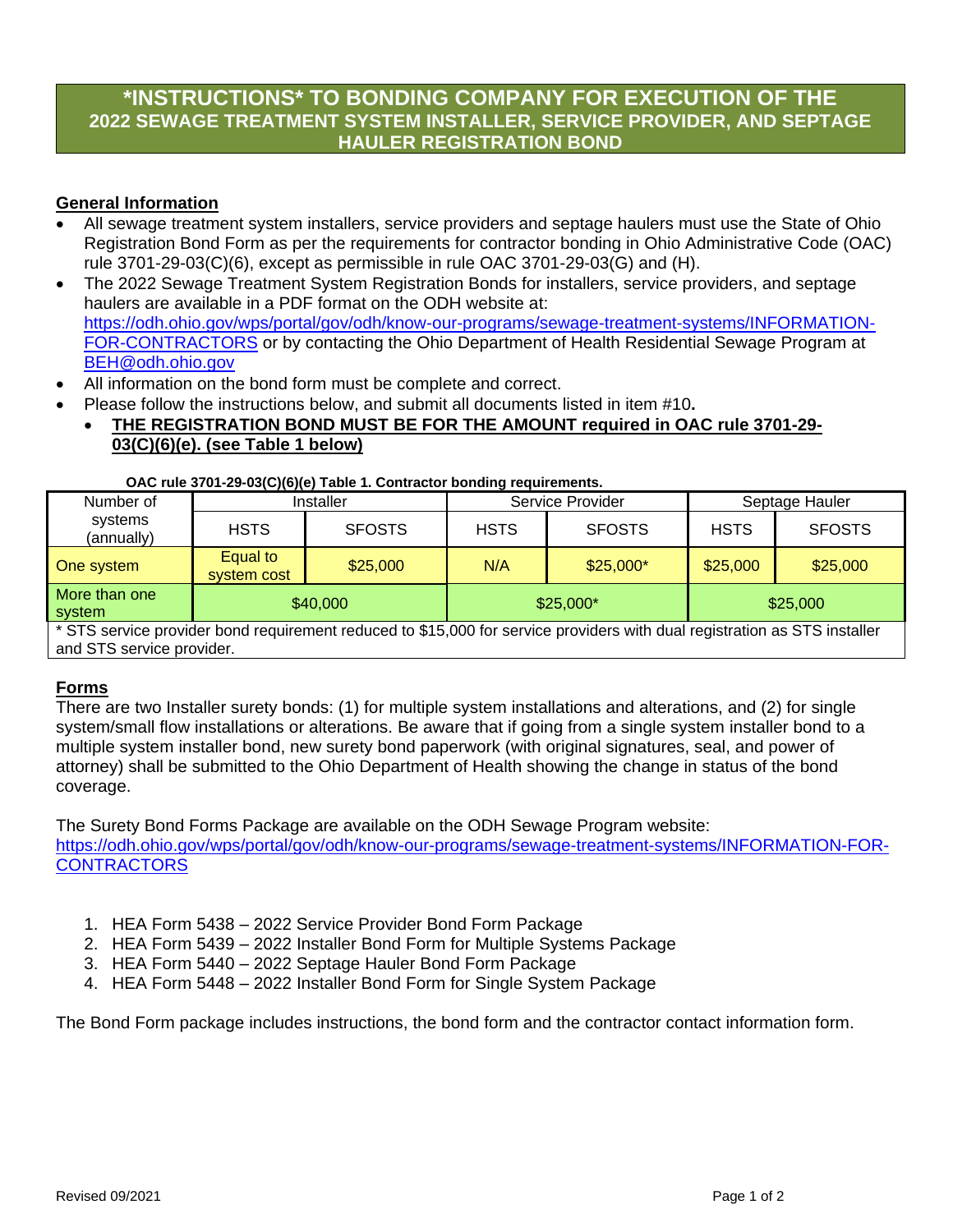### **Completing the Form**

The bond form may be completed in two ways. You may print the blank form and fill in the lines by hand with a blue or black pen, or, if available, you may fill in the form using Adobe Acrobat Reader to open, complete, save and print the form by clicking on the print button.

- 1. Fill in the bond number on the line provided in the upper left-hand corner of the bond form.
- 2. Fill in the legal company name and address of the company applying for the registration bond on the first, second and third lines exactly as it appears on the Local Health District registration application form as a sewage treatment system installer, service provider, or septage hauler.
- 3. List the name of the surety company on the line provided.
- 4. Check the box indicating the bond amount being provided on the appropriate bond form. Refer to the table above in the General Information.
- 5. Fill in the Bond Effective Date. This is the date the bond becomes effective for the 2022 calendar year and it must be December 31, 2021 or later.
- 6. Fill in the information and signatures at the bottom of the bond:
	- a) Print the Legal Company name of the company applying for the bond. This item **must** match the Legal Company Name as it appears at the top of the bond
	- b) Printed name and original signature of the company owner or representative
	- c) Name and contact information of the surety company, including address and telephone number
	- d) Original signature of the Attorney-in-Fact
- 7. After completing the printed form by hand or printing the completed form from the computer, sign and date the form as required in the required Signature boxes found at the bottom of the bond by hand using a blue or black pen.
- 8. Apply or impress the seal of the Surety Company in the space provided.
- 9. Attach the Power-of-Attorney form for the Attorney-in-Fact. The bond number on the Power-of-Attorney must match the surety bond number.
- 10. Mail the complete bond packet to the address below. **SUBMIT ORIGINALS ONLY. PHOTOCOPIES, FAXES, OR EMAILS WILL NOT BE ACCEPTED.** Submissions must include:
	- 1. **2022 Registration Bond**, complete with original signatures and corporate seal;
	- 2. **Power of Attorney** (POA) for the 2022 Registration Bond;
	- 3. **Sewage Contractor Contact Information Form**.

#### **Mail Bond Package to: Ohio Department of Health BEHRP/ Residential Sewage Program 246 N. High St. Columbus, Ohio 43215-0278**

**Please allow up to thirty (30) days upon receipt of the surety bond(s) by the ODH Residential Sewage Program for bond(s) to be processed.** The status of a bond submission can be checked by visiting the "Contractor Bond Lists" tab on the ODH Residential Sewage Program webpage at:

[https://odh.ohio.gov/wps/portal/gov/odh/know-our-programs/sewage-treatment-systems/INFORMATION-FOR-](https://odh.ohio.gov/wps/portal/gov/odh/know-our-programs/sewage-treatment-systems/INFORMATION-FOR-LHDS/)[LHDS/](https://odh.ohio.gov/wps/portal/gov/odh/know-our-programs/sewage-treatment-systems/INFORMATION-FOR-LHDS/)

If you have questions or need assistance, contact the Residential Sewage Program at (614) 644-7551 or by email at [BEH@odh.ohio.gov.](mailto:BEH@odh.ohio.gov)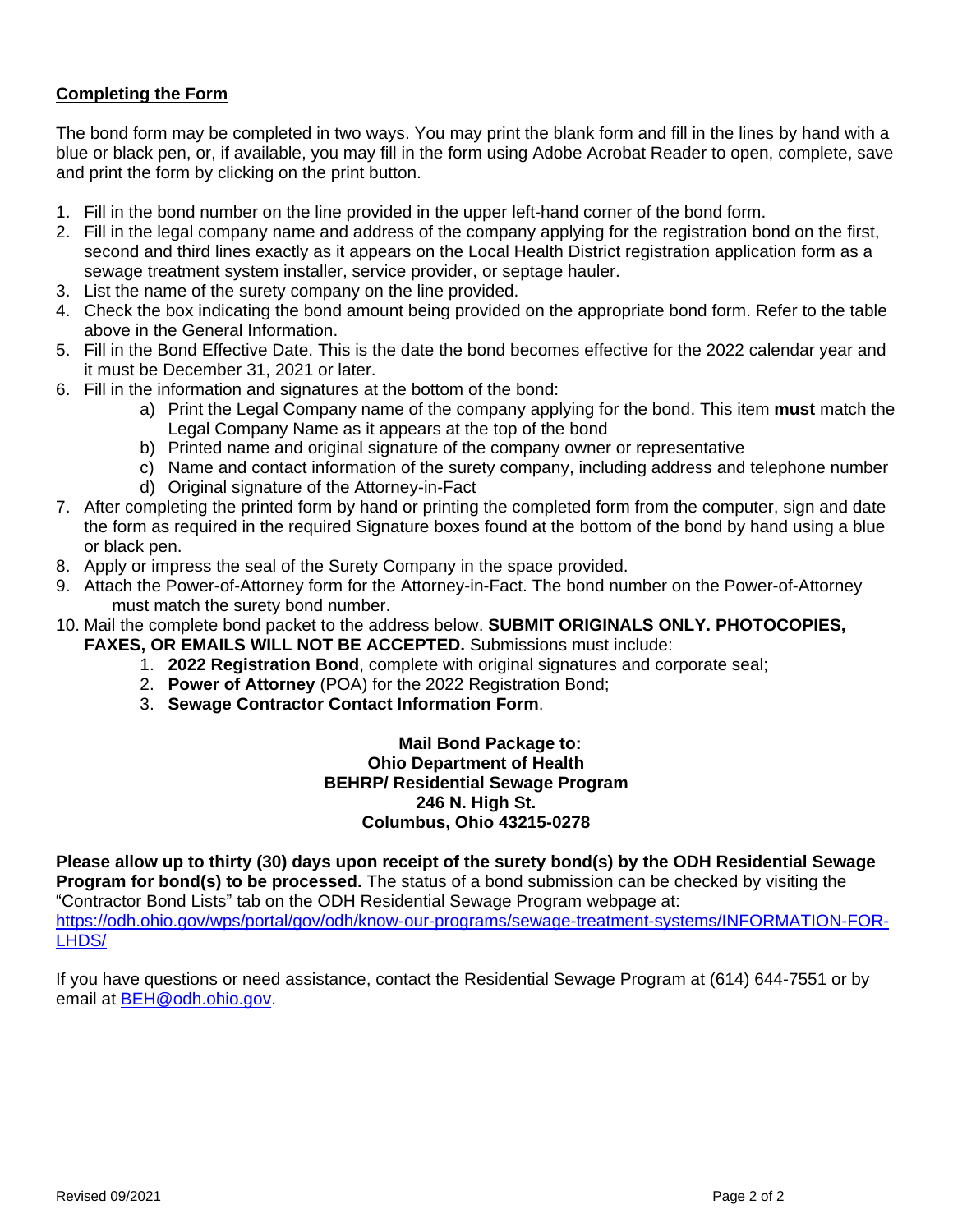| <b>Bond Number</b>                                                                              | <b>State of Ohio</b><br>2022 Registration Bond for                                                                                                                                                                                                                                                                                                                                                                                                                                                                                                                                                                                                                                                                                                                                                                                                                                                                                                                                                                                                                                                                                                                                                                                            | <b>Registration Number</b>                                    |  |  |  |  |
|-------------------------------------------------------------------------------------------------|-----------------------------------------------------------------------------------------------------------------------------------------------------------------------------------------------------------------------------------------------------------------------------------------------------------------------------------------------------------------------------------------------------------------------------------------------------------------------------------------------------------------------------------------------------------------------------------------------------------------------------------------------------------------------------------------------------------------------------------------------------------------------------------------------------------------------------------------------------------------------------------------------------------------------------------------------------------------------------------------------------------------------------------------------------------------------------------------------------------------------------------------------------------------------------------------------------------------------------------------------|---------------------------------------------------------------|--|--|--|--|
|                                                                                                 | <b>Sewage Treatment Systems Service Provider</b>                                                                                                                                                                                                                                                                                                                                                                                                                                                                                                                                                                                                                                                                                                                                                                                                                                                                                                                                                                                                                                                                                                                                                                                              | Health District use only<br>$\Box$ Power of attorney attached |  |  |  |  |
| <b>Owned By</b><br>(Check one)<br>$\Box$ Individual<br>$\Box$ Partnership<br>$\Box$ Corporation | <b>LEGAL COMPANY NAME:</b><br><b>MAILING ADDRESS:</b><br><b>MAILING ADDRESS 2:</b><br>CITY, STATE, ZIP:                                                                                                                                                                                                                                                                                                                                                                                                                                                                                                                                                                                                                                                                                                                                                                                                                                                                                                                                                                                                                                                                                                                                       |                                                               |  |  |  |  |
| As Principal, and Surety Company<br>the sum of                                                  | is/are authorized to do business in the State of Ohio, as Surety. The Principal and Surety are bound to an aggrieved party in                                                                                                                                                                                                                                                                                                                                                                                                                                                                                                                                                                                                                                                                                                                                                                                                                                                                                                                                                                                                                                                                                                                 |                                                               |  |  |  |  |
|                                                                                                 | $\Box$ twenty-five thousand (\$25,000)<br>$\Box$ fifteen thousand (\$15,000)<br>(Also bonded as an installer)                                                                                                                                                                                                                                                                                                                                                                                                                                                                                                                                                                                                                                                                                                                                                                                                                                                                                                                                                                                                                                                                                                                                 | Multiple STS bond number                                      |  |  |  |  |
|                                                                                                 | the payment of which is to be made as provided below. The Principal and Surety hereby bind to themselves, their<br>heirs, executors, administrators, successors and assigns, jointly and severally.                                                                                                                                                                                                                                                                                                                                                                                                                                                                                                                                                                                                                                                                                                                                                                                                                                                                                                                                                                                                                                           |                                                               |  |  |  |  |
| <b>Bond Effective Date:</b>                                                                     |                                                                                                                                                                                                                                                                                                                                                                                                                                                                                                                                                                                                                                                                                                                                                                                                                                                                                                                                                                                                                                                                                                                                                                                                                                               |                                                               |  |  |  |  |
| expires on the 31st day of December 2022.                                                       | The above Principal has applied to a health district in Ohio as established under Ohio Revised Code (ORC) Chapter 3709,<br>for a registration to engage in and practice the business of a sewage treatment system service provider in the State of Ohio<br>as provided in sections 3718.02 (A)(8) of the ORC and Ohio Administrative Code (OAC) 3701-29-03, such registration                                                                                                                                                                                                                                                                                                                                                                                                                                                                                                                                                                                                                                                                                                                                                                                                                                                                 |                                                               |  |  |  |  |
| after that date.                                                                                | If the above Principal shall comply with all laws and rules relating to the servicing or maintenance of sewage treatment<br>systems and any amendments thereto, and shall save and keep harmless the State of Ohio and any person who may<br>be aggrieved by the violation of any of the aforesaid laws or rules from the consequence of any and all acts done by<br>said Principal. This obligation shall remain in full force and effect until December 31, 2022 and will be null and void                                                                                                                                                                                                                                                                                                                                                                                                                                                                                                                                                                                                                                                                                                                                                  |                                                               |  |  |  |  |
| 2.<br>year.<br>3.<br>29, as provided by OAC 3701-29-03 (C).                                     | PROVIDED, HOWEVER, that this Bond is executed subject to the following expressed conditions and limitations:<br>The Surety Company may cancel this Bond at any time by giving written notice to the Ohio Department of Health ninety<br>(90) days prior to the effective date of cancellation in accordance with OAC rule 3701-29-03 (C)(6)(d). The Principal shall<br>then notify all local health districts in Ohio where the Principal holds a current and valid registration of the cancellation of<br>the bond and shall immediately submit proof of a new registration bond. Any such cancellation shall release the Surety<br>from liability for any subsequent acts of the Principal; provided, however, the Surety shall remain liable for any and all<br>acts of Principal covered by this bond up to the date of cancellation.<br>The aggregate of liability of the Surety Company shall in no event exceed the sum of this bond, regardless of the number of<br>claims that may be filed hereunder. The sum of this bond shall be available for payment of violations for the 2022 registration<br>This bond shall be for the benefit of any aggrieved party for damages incurred as a result of a violation of OAC Chapter 3701- |                                                               |  |  |  |  |
|                                                                                                 |                                                                                                                                                                                                                                                                                                                                                                                                                                                                                                                                                                                                                                                                                                                                                                                                                                                                                                                                                                                                                                                                                                                                                                                                                                               |                                                               |  |  |  |  |
| Legal Company Name (required - print name)                                                      |                                                                                                                                                                                                                                                                                                                                                                                                                                                                                                                                                                                                                                                                                                                                                                                                                                                                                                                                                                                                                                                                                                                                                                                                                                               |                                                               |  |  |  |  |
|                                                                                                 |                                                                                                                                                                                                                                                                                                                                                                                                                                                                                                                                                                                                                                                                                                                                                                                                                                                                                                                                                                                                                                                                                                                                                                                                                                               |                                                               |  |  |  |  |
|                                                                                                 | <b>Owner/Representative Name (required - print name)</b><br><b>Signature of Owner/Representative (required)</b>                                                                                                                                                                                                                                                                                                                                                                                                                                                                                                                                                                                                                                                                                                                                                                                                                                                                                                                                                                                                                                                                                                                               |                                                               |  |  |  |  |
| <b>Surety Company Name:</b>                                                                     |                                                                                                                                                                                                                                                                                                                                                                                                                                                                                                                                                                                                                                                                                                                                                                                                                                                                                                                                                                                                                                                                                                                                                                                                                                               |                                                               |  |  |  |  |
|                                                                                                 | Address:                                                                                                                                                                                                                                                                                                                                                                                                                                                                                                                                                                                                                                                                                                                                                                                                                                                                                                                                                                                                                                                                                                                                                                                                                                      |                                                               |  |  |  |  |
|                                                                                                 | City, State, Zip:                                                                                                                                                                                                                                                                                                                                                                                                                                                                                                                                                                                                                                                                                                                                                                                                                                                                                                                                                                                                                                                                                                                                                                                                                             |                                                               |  |  |  |  |
| Surety Company Phone:                                                                           |                                                                                                                                                                                                                                                                                                                                                                                                                                                                                                                                                                                                                                                                                                                                                                                                                                                                                                                                                                                                                                                                                                                                                                                                                                               |                                                               |  |  |  |  |
| Attorney-in Fact or Insurance Agent Name<br>(required - print name)                             | Attorney-in-Fact or Insurance Agent Signature (required)                                                                                                                                                                                                                                                                                                                                                                                                                                                                                                                                                                                                                                                                                                                                                                                                                                                                                                                                                                                                                                                                                                                                                                                      |                                                               |  |  |  |  |
| Instructions for preparation:                                                                   |                                                                                                                                                                                                                                                                                                                                                                                                                                                                                                                                                                                                                                                                                                                                                                                                                                                                                                                                                                                                                                                                                                                                                                                                                                               |                                                               |  |  |  |  |

- *1. Impress/affix Seal of Surety Company*
- *2. Attach corresponding Power-of-Attorney form for Attorney-in-fact*
- *3. Make sure Principal (contractor company representative) signs in appropriate location.*